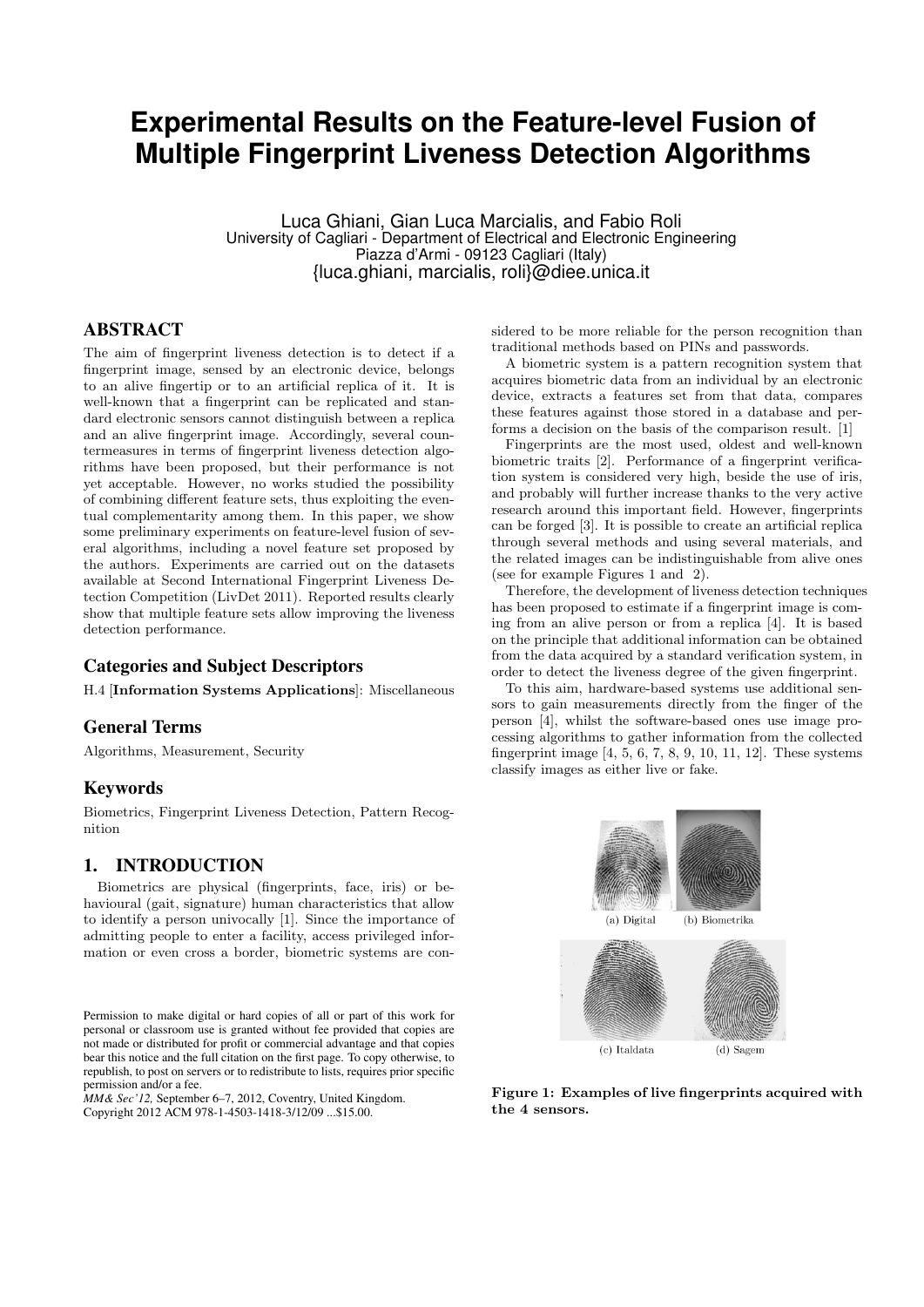

#### **Figure 2: Examples of fake fingerprint acquired with the 4 sensors.**

In this paper, we focus our attention on the softwarebased approaches, which are cheaper than hardware-based. In fact, they require additional and invasive hardware to measure the liveness from the fingertip of people. Instead, software-based must detect liveness from features extracted from the fingerprint images captured by the sensor. In other words, the liveness detection problem is treated as a pattern recognition problem, where a set of features must be selected in order to train an appropriate classifier.

Several fingerprint liveness detection algorithms have been proposed so far, but none of them clearly showed his superiority with respect to the others. The main problem is due to the difficulty of training appropriately a liveness detector, since fake fingerprint images can derive from replicas made up of a wide spectrum of materials, and it is practically impossible to cover this range; moreover, each algorithm has its own rationale. To the state-of-the-art, we can consider liveness measurements based on the live fingerprint characteristics, as the perspiration or the ridge-valley consistency [4]. On the other hand, other liveness measurements are based on the hypothesis that the fabrication process leads to significant modifications, due to the elastic deformation of the replica, the presence of artefacts, the loss of details [4]. From this point of view, no paper tried to exploit these basic differences, which could be pointed out by concatenating the feature vectors provided by each algorithm.

This is the goal of the present paper, which proposes a first experimental investigation on several feature sets at the state-of-the-art, and also proposes a novel one based on the local phase quantization extracted from the fingerprint image. Experiments are carried out on the four data sets of the second edition of the International Fingerprint Liveness Detection Competition [5] (LivDet2011).

This paper is organized as follows. Section 2 briefly describes the investigated algorithms, and the novel one introduced by the authors. Section 3 shows the experimental results. Section 4 concludes the paper.

# 2. FINGERPRINT LIVENESS DETECTION ALGORITHMS

# 2.1 State-of-the-art

Fingerprint liveness detection algorithms can be based on the measurement of live-based characteristics (the shape of ridges, the pores presence or the perspiration), or the measurement of the amount of details lost and the presence of artefacts during the fake production. Actually, this distinction is not rough, and the live-based class easily smooths on the fake-based one.

In the following, we briefly describe the eight most recent algorithms for extracting liveness measurements (or features). A first survey of fingerprint liveness detection approaches can be also found in [4].

**Local Binary Patterns (LBP).** They were first employed for two-dimensional textures analysis and excellent results were obtained due to their invariance with respect to grey level, orientation and rotation. The LBP algorithm extracts certain uniform patterns corresponding to microfeatures in the image. The histogram of these uniform patterns occurrence is capable of characterize the image as it combines structural (it identify structures like lines and borders) and statistical (micro-structures distribution) approaches [6].

**Pores detection (pores).** Since the pores presence in live fingerprints determines the perspiration effect, the pores detection algorithm analyzes pores distribution in order to discriminate between fake and live fingerprint images. By scanning the image along the fingerprint ridges[7] it extracts the pores number and the average distance between pores.

**Power spectrum.** Coli *et al*. [8] analyzed fingerprints images in terms of high frequency information loss. In the artificial fingerprint creation, the ridge-valley periodicity is not altered by the reproduction process but some microcharacteristics are less defined. Consequently, high frequency details can be removed or strongly reduced. It is possible to analyze these details by computing the image Fourier transform modulus also called power spectrum.

Whilst the previous algorithms can clearly be associated to live-based ones, the following algorithms are based on the Wavelet analysis of the fingerprint image according to different rationales, and can provide both live-based and fakebased features.

**Wavelet energy signature.** Wavelet decomposition of an image [9] lead to the creation of four sub-bands: the approximation sub-band containing global low frequency information, and three detail sub-bands containing high frequency information. The image is decomposed in 4 levels using 3 different wavelet filters (Haar, Daubechies and Biorthogonal) and the approximation image is not considered, hence the sub-bands number is  $3 \times 4 = 12$ .

**Ridges wavelet.** After his extraction, a fingerprint skeleton can be used as a mask to obtain the gray level values along the ridges and these values are united into a signal. A wavelet multiresolution decomposition is applied to that signal with seven decomposition levels [10].

**Valleys wavelet.** In this case the skeleton of the valleys is obtained. As for the ridges wavelet analysis, the skeleton is used as a mask to extract a signal representing the gray level values along the valleys. A wavelet multiresolution decomposition is applied to that signal with seven decomposition levels [11].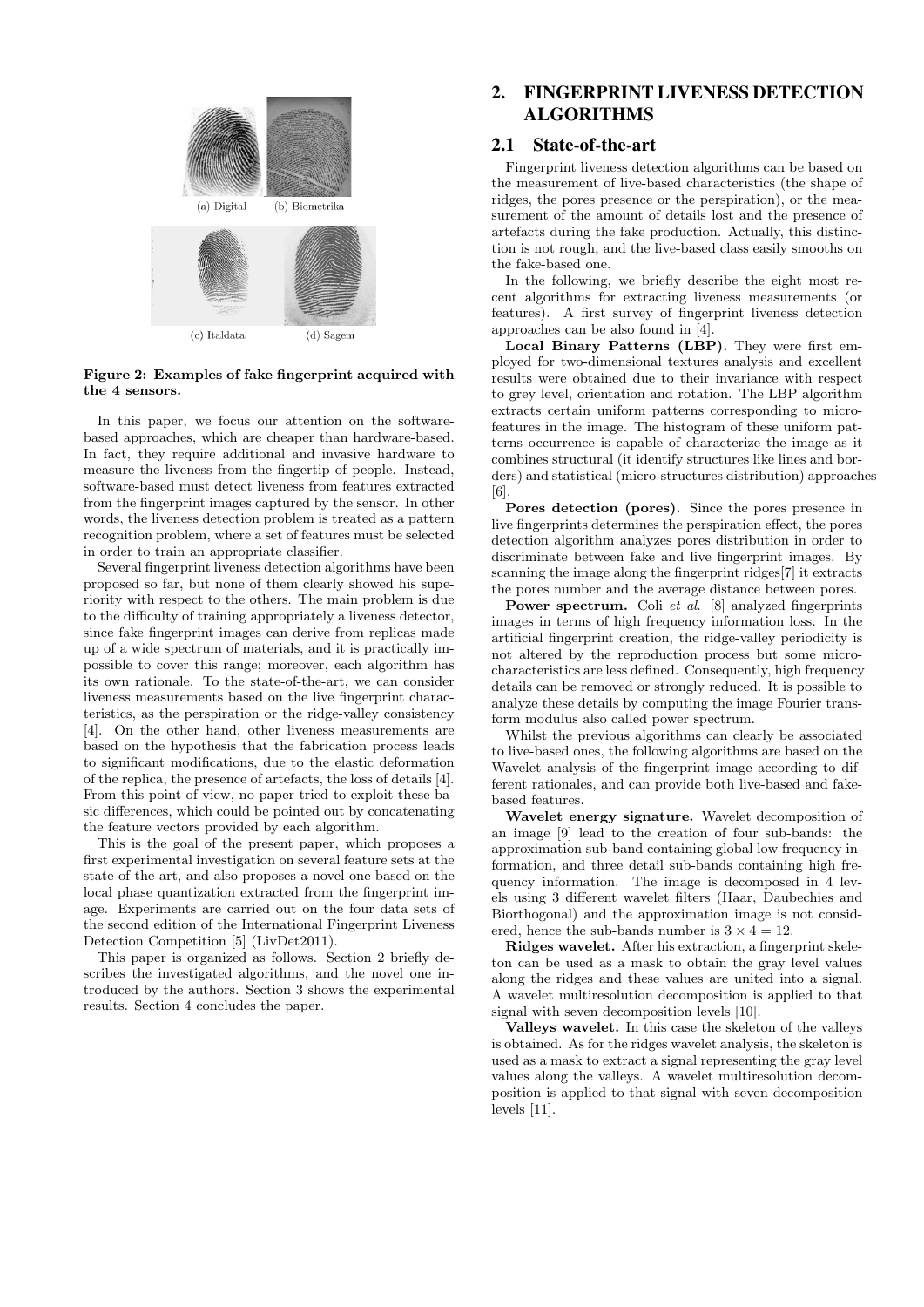**Curvelet.** The Curvelet waves [12] transform partitions curves into a collection of ridge fragments and then uses ridgelet transform to represent each of them. It is very efficient for representing edges and other singularities along curves due to its high directional sensitivity and its high anisotropy. We consider two different curvelet signature:

- *•* **Curvelet energy signature**. The energies of the 18 sub-bands are measured by computing means and variances of curvelet coefficients.
- *•* **Curvelet co-occurrence signature (curvelet GLCM)**. For each of the 18 sub-bands, the Gray Level Cooccurence Matrix (GLCM) is calculated together with 10 corresponding features.

Among the above eight feature sets, we selected four representative approaches: LBP, pores, valleys wavelet, and curvelet GLCM.

In the next Section, we present a novel feature set extracted by local phased quantization of the fingerprint image.

## 2.2 Feature set based on the LPQ of the fingerprint image

Due to the loss of information occurring during the fabrication process, a fingerprint image coming from an artificial replica can be considered as a "blurred" fingerprint, due to stretch of ridge and valleys, the deformation of the material, the pressure of the attacker on the sensor. This can be shown in Fig. 3, where several specific details of a live and the corresponding fake image are reported. These details points out that the appearance of the fake fingerprint appears as a blurred one, with respect to the live image.



**Figure 3: Zoom of a detail from live images (right), and fake images (left), correspondent to the live ones, that points out some "blurring" effects from the live to the corresponding replica.**

The Local Phase Quantization (LPQ) is a blur insensitive texture classification method [13]. LPQ can be used successfully in fingerprint liveness detection as well, because it is able to represent all spectrum characteristics of images in a very compact feature representation, thus avoiding redundant or blurred information. LPQ could point out this fact, by its intrinsic blur insensitive representation. In other words, LPQ could point out the spectrum differences between a "live" fingerprint and a "fake" one.

A 2-D convolution between the original image  $f(\mathbf{x})$  and the point spread function (PSF) of the blur  $h(\mathbf{x})$  may express the image blurring  $g(\mathbf{x})$ . The vector **x** represents the coordinates  $(x, y)$ . In the frequency domain:  $G(\mathbf{u}) = F(\mathbf{u}) \cdot H(\mathbf{u}),$ where **u** is the frequency and  $G(\mathbf{u})$ ,  $F(\mathbf{u})$ , and  $H(\mathbf{u})$  are discrete Fourier transforms (DFT). By considering the phase of the spectrum:  $\angle G = \angle F + \angle H$ .

If the PSF is centrally symmetric,  $\angle H \in \{0, \pi\}$  as the Fourier transform *H* is always real and, usually, its shape is close to a Gaussian or a sinc function, hence H is positive at low frequency values. In that frequency interval,  $\angle H = 0$ and  $\angle G = \angle F$  proving that the phase is a blur invariant.

For every pixel *x*, the local spectra is computed, using a short term Fourier transform (STFT) in the local neighborhood  $N_x$ , defined by a rectangular window function  $\omega_R$ ):

$$
F(\mathbf{u}, \mathbf{x}) = \sum_{\mathbf{y}} f(\mathbf{y}) \omega_R (\mathbf{y} - \mathbf{x}) e^{-j2\pi \mathbf{u}^T \mathbf{y}}
$$
(1)

This is a blur-insensitive representation, with four low frequency components:  $\mathbf{u}_1 = [a, 0]^T$ ,  $\mathbf{u}_2 = [0, a]^T$ ,  $\mathbf{u}_3 = [a, a]^T$ ,  $u_4 = [a, -a]^T$ , only if *a* is small enough to satisfy  $H(u_i) > 0$ . For each point *x*:

$$
\mathbf{F}(\mathbf{x}) = [F(u_1, \mathbf{x}), F(u_2, \mathbf{x}), F(u_3, \mathbf{x}), F(u_4, \mathbf{x})] \qquad (2)
$$

Given the vector  $\mathbf{G}(\mathbf{x}) = [Re\{\mathbf{F}(\mathbf{x})\}, Im\{\mathbf{F}(\mathbf{x})\}]$ , from his *j*-th component  $g_j$ :

$$
q_j = \begin{cases} 1, & \text{if } g_j \ge 0 \\ 0, & \text{otherwise} \end{cases}
$$
 (3)

These eight binary coefficients can be written in the form of an integer value between 0 and 255:

$$
F_{LPQ}(\mathbf{x}) = \sum_{j=1}^{8} q_j 2^{j-1}
$$

An histogram, represented as a 256-sized feature vector, is then derived from all of these values (one for every pixel of the image).

A rotation invariant version of LPQ is obtained by considering that, given a rotation matrix  $\mathbf{R}_{\theta}$ , the Fourier transform of a rotated function is the Fourier transform of the original function rotated by  $\mathbf{R}_{\theta}$ . Therefore, using a circular Gaussian window, the coefficients of the local spectra (1) on a radius *r* around the point  $x' = R_{\theta}x$  are calculated at frequencies  $v_i = r[cos(\phi_i)sin(\phi_i)]^T$ , with  $\phi_i = 2\pi i/M$  and *i* = 0*, ..., M −* 1.

From vector  $V(x) = [F(v_0, x), ..., F(v_{M-1}, x)]$ , it is obtained  $C(x) = Im\{V(x)\}\$ and then the characteristic orientation  $\xi(x) = \angle b(x)$  is extracted from the complex moment:

$$
b(x) = \sum_{i=0}^{M-1} c_i e^{j\varphi_i}
$$
 (4)

Instead of (2), the oriented frequency coefficients are used:

$$
F_{\xi}(\boldsymbol{u},\boldsymbol{x})=\sum_{y}f(\boldsymbol{y})\omega_{R}(R^{-1}_{\xi(x)}(\boldsymbol{y}-\boldsymbol{x}))e^{-j2\pi\boldsymbol{u}^{T}R^{-1}_{\xi(x)}\boldsymbol{y}}
$$

Thus obtaining the rotation invariant LPQ, which has been used in this paper.

## 3. EXPERIMENTAL RESULTS

#### 3.1 The LivDet2011 data sets

The Second International Fingerprint Liveness Detection Competition (LivDet) has been held in 2011, and results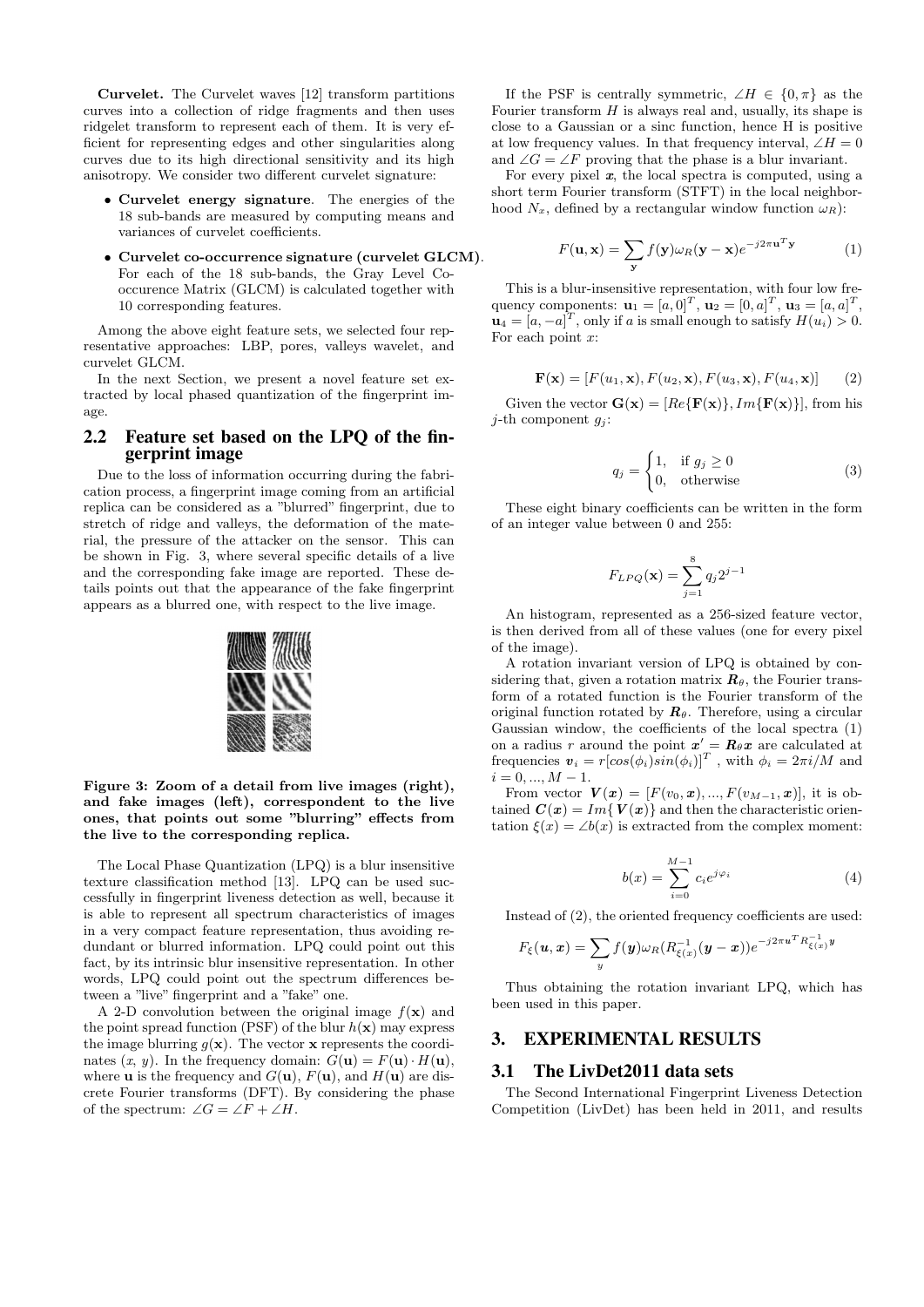have been published in [5]. It has been organized by the University of Cagliari, Italy, and the Clarkson University, USA.

The competition employed four data sets for testing the performance of algorithms submitted by participants. In particular, the four LivDet 2011 datasets consist of images acquired with four different devices: Biometrika, Digital Persona, Italdata and Sagem. There are 4000 images for each of these devices, 2000 live images and 2000 fake images.

All the fake fingerprints have been created with the consensual method, by following these steps: the volunteer releases his fingerprint on a mould of plasticine or silicon-like material; the chosen material is poured or applied over the mould and after a certain time interval, this cast is removed from the mould, and can be used as fingerprint replica. Each replica in sensed by the sensor, that provide a "fake fingerprint image".

Spoof materials used were gelatine, latex, PlayDoh, silicone and wood glue for Digital Persona and Sagem; gelatine, latex, liquid silicon, silicone and wood glue for Biometrika and Italdata (400 of each of 5 spoof materials in both cases).

Each dataset of 4000 images per scanner was divided into two equal parts, training and testing. The first part had to be used to train the algorithm, and the second part to test them on independent data. In this paper, we followed the protocol of LivDet2011 [5].

#### 3.2 Performance of individual algorithms

The fingerprint liveness system we adopted is sketched in Fig. 4. As the fingerprint image is submitted, it is processed by one or more algorithms of liveness features extraction. The corresponding feature sets are concatenated and a classifier (in our case, a Support Vector Machine with linear kernel) is trained on images belonging to the training set. The output is a liveness score, interpreted as the probability of the live class given the feature set(s).



#### **Figure 4: The fingerprint liveness detection system adopted in this paper.**

First of all, we tested the performance of individual feature sets. Results are reported in Table 1, in terms of Equal Error Rate (EER), that is, the operational point for which percentage of misclassified fake fingerprints (False Positive Rate, FPR) is equal to the percentage of misclassified live fingerprints (False Negative Rate, FNR). This operational point is obtained on the basis of classification threshold ap-

plied to the liveness score. In this paper we also used the term True Positive Rate (TPR), defined as *T P R* = 1*−F NR*, in order to plot the ROC curves of the adopted algorithms. ROC curves plot the points FPR, TPR for each value of the threshold.

Table 1 clearly shows that feature sets based on the proposed local phase quantization (LPQ) but also local binary patterns (LBP) exhibit the best EER, on overall. Among the five investigated algorithms, pores detection and valleys analysis (based on wavelet) exhibit the worst performance, but they can be more or less effective depending on the data set. From Tabel 1 we may observe that: similar performance does not mean strong correlation among algorithms. Thus, even LBP and LPQ may exhibit a certain complementarity. On the other hand, where we observe a relevant performance difference, the real advantage of the worst algorithm must be observed only on the basis of the set of images which are correctly classified and that are wrongly classified by the best algorithm.

## 3.3 Fusion of multiple fingerprint liveness detectors

In this Section, we show the performance of algorithms by combining up to three different feature sets, from the best to the worst one according to the related EER value.

Table 2 reports in each row the EER achievable by progressively concatenating two and three feature vectors, for each LivDet2011 data set. The addition of third feature set appears to be significant only in the case of the Sagem data set. In other cases, EER does not exhibit significant decrease. Therefore, feature level fusion seems to make sense only when no more than two feature vectors are joined. However, concluding that a third feature vector cannot bring information could be premature. In fact, we must consider that the ratio between the total number of features and samples available in the related feature space, by simple concatenation, strongly increases. This is known as the curse of dimensionality, which has an impact on the system performance. In order to avoid this problem, a feature selection/reduction criterion could be applied.

From another point of view, we can verify that, thanks to this fusion, images wrongly classified by individual algorithms have been actually recovered. This is evident in Fig. 5 and Fig. 6, where we reported some live and fake images in the case of Biometrika data set (similar cases have been found on the other data sets). Worth noting, these images clearly show that the increase of the fake images quality, as the decrease of the live images quality, contributes to the overlap between fake and live classes, thus more information is necessary to correctly associate each image. Since LivDet 2011 data sets are made from fake fingerprints collected by the consensual method, experiments on latent fingerprints should be done in order to further understand the benefits and limits of current approaches.

Figs. 10-**??** show the ROC curves by concatenating up to three feature sets (the case of more than three feature sets has been removed for sake of clarity). The saturation effect which may be hypothesised from Table 2 is here more evident. This clearly show that it is useless to join a large number of feature sets. The complementarity among such feature sets, if any, must be exploited in other ways. The drop of performance, noticeable in some cases, also suggest that certain feature sets may contain redundant or noisy in-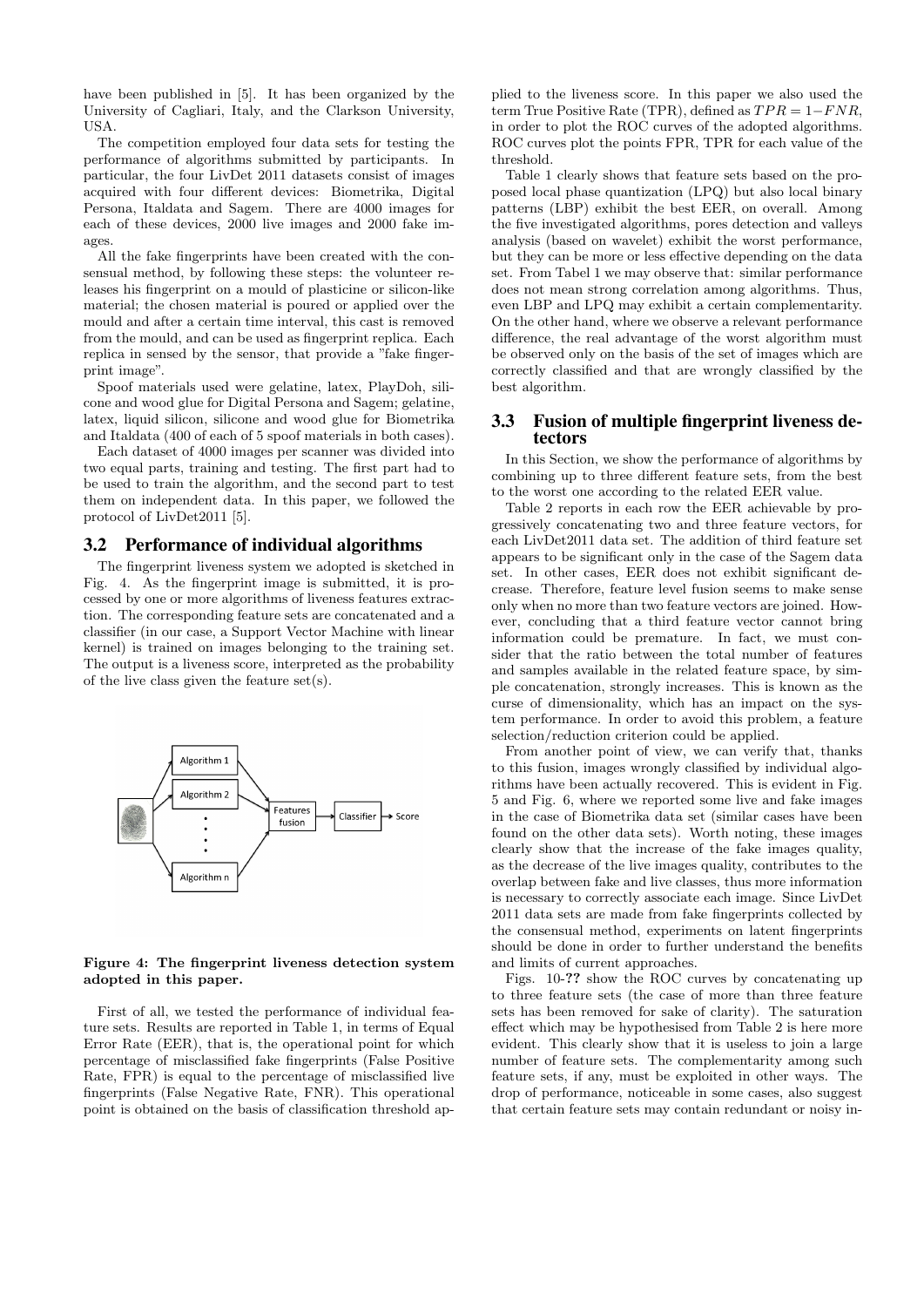**Table 1: EERs on the four LivDet 2011 datasets related to the individual feature sets.**

|                 | Biometrika   Italdata   Digital |       |       | Sagem |
|-----------------|---------------------------------|-------|-------|-------|
| LPQ.            | 14.65                           | 14.35 | 11.95 | 8.04  |
| LBP             | 10.95                           | 18.95 | 10.55 | 8.35  |
| pores           | 27.35                           | 28.75 | 35.85 | 41.59 |
| valleys wavelet | 29.00                           | 23.65 | 13.05 | 32.47 |
| curvelet GLCM   | 22.90                           | 30.75 | 18.35 | 28.00 |

**Table 2: EERs achievable by progressively concatenating two and three feature sets, for each LivDet2011 data set, are reported in Subtable 1. Correspondent feature sets are given in Subtable 2. For example, an EER equal to 7.70% has been obtained on the Biometrika data set by concatenating feature sets (1) and (2), namely, LBP and LPQ ones.**

| Subtable<br>Feature sets | 1. | (1)   | $(1)+(2)$         | $(1)+(2)+(3)$     |
|--------------------------|----|-------|-------------------|-------------------|
| <b>Biometrika</b>        |    | 10.95 | 7.70              | 7.65              |
| Italdata                 |    | 14.35 | 12.80             | 12.90             |
| Digital                  |    | 10.55 | 8.65              | 5.55              |
| Sagem                    |    | 8.04  | 7.07              | 6.83              |
| Subtable<br>Feature sets | 2. | (1)   | $\left( 2\right)$ | $\left( 3\right)$ |
| <b>Biometrika</b>        |    | LBP   | LPQ               | curvelet GLCM     |
| Italdata                 |    | LPQ.  | LBP               | valleys wavelet   |
| Digital                  |    | LBP   | LPQ               | valleys wavelet   |
| Sagem                    |    | LPQ.  | LBP               | curvelet GLCM     |



**Figure 5: Examples of fake fingerprint that required one, two or three joint feature sets for being correctly classified. It is worth to notice that more feature sets are required as the quality of fake images increases.**

formation, which confirms their bad performance when used individually. Despite this evidence, Figs. 10 helps in drawing some important observations about the current state-ofthe-art on fingerprint liveness detection:

- *•* current algorithms, individually, does not exhibit a performance satisfying enough to be integrated into a fingerprint verification system, especially when working at very crucial operational point, for example when  $FPR = 1\%$ , where it is evident that the correspondent *TPR* is still too low;
- *•* despite above fact, the proposed LPQ appears as the best one, whose performance is comparable with that of LBP, strongly better than other ones;
- in general, the performance of fake-based algorithms appears to be better than that of live-based ones;
- *•* the feature-level fusion of fingerprint liveness detection algorithms may help, but only at a certain extent. This



**Figure 6: Examples of live fingerprint that required one, two or three joint feature sets for being correctly classified. It is worth to notice that more feature sets are required as the quality of live images decreases.**

means that the feature set to be joined must be carefully selected, and the curse of dimensionality must be taken into account. While doing these passages, the performance of individual algorithms must be considered. Feature selection does not mean only the selection of feature sets, but also the eventual application of the feature reduction algorithm (*e.g.*, by PCA), in order to enhance the complementarity among the initial feature sets.

# 4. CONCLUSIONS

In this paper, the feature-level fusion of several fingerprint liveness detection algorithms has been done, beside the proposal of a novel algorithm, based on the local phase quantization of the fingerprint images.

If the proposed approach has shown a performance level comparable with that of the best state-of-the-art algorithm, based on local binary patterns (LBP), the feature-level fu-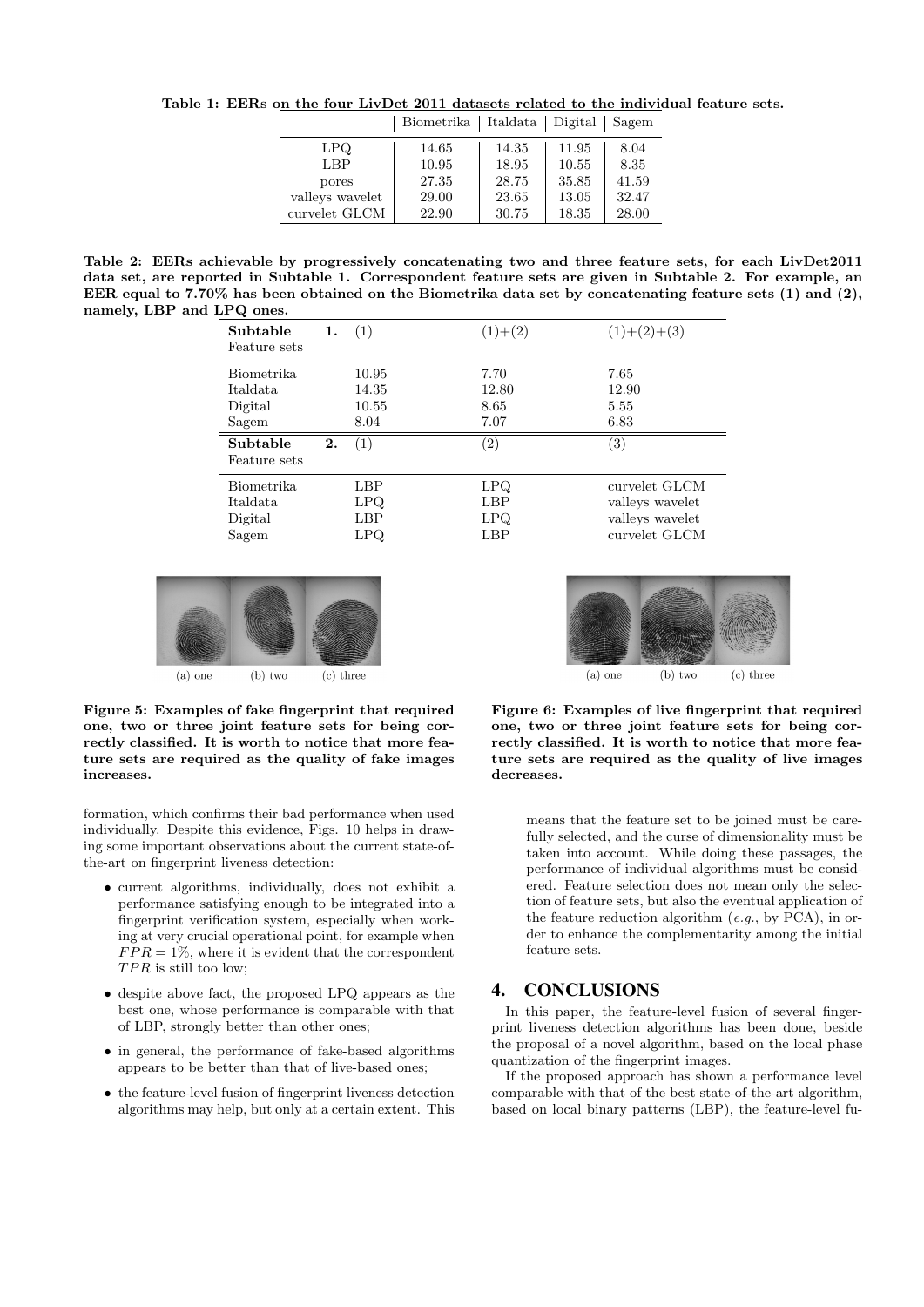

**Figure 7: ROC curves on the LivDet2011 Biometrika data set, obtained by increasing the number of concatenated feature sets.**



**Figure 8: ROC curves on the LivDet2011 Italdata data set, obtained by increasing the number of concatenated feature sets.**

sion of multiple fingeprint liveness detection algorithms appeared to be generally useful, but only at a certain extent. In other words, we obtained a strong performance improvement only by fusion of the best two individual algorithms. When concatenating more than two feature sets, we noticed a saturation effect and, in certain cases, a drop of the performance. This suggested the presence of redundant or noisy information, thus the selection of the feature sets to be combined must be done carefully, evaluating the size of each feature vector, the individual performance, and the real complementarity of them according to a preliminary analysis of a representative subset of data.

To sum up, we believe to have done another step ahead with respect to the state-of-the-art, by pointing out that current fingerprint liveness detection algorithms cannot be adopted individually, but their combination, carefully handled, can help in improving the performance, thus allowing their integration in current fingerprint verification systems.



**Figure 9: ROC curves on the LivDet2011 Digital Persona data set, obtained by increasing the number of concatenated feature sets.**



**Figure 10: ROC curves on the LivDet2011 Sagem data set, obtained by increasing the number of concatenated feature sets.**

#### 5. ACKNOWLEDGMENTS

This work was partly supported by the Tabula Rasa project, 7th FRP of the European Union (EU), grant agreement number: 257289; by the PRIN 2008 project"Biometric Guards - Electronic guards for protection and security of biometric systems" funded by the Italian Ministry of University and Scientific Research (MIUR).

### 6. REFERENCES

- [1] A.K. Jain, P. Flynn and A. Ross, *Handbook of Biometrics*, Springer, 2007, ISBN 978-0-387-71040-2.
- [2] D. Maltoni, D. Maio, A.K. Jain, S. Prabhakar, *Handbook of Fingerprint Recognition*, Springer, New York 2003, ISBN 0387954317.
- [3] T. Matsumoto, H. Matsumoto, K. Yamada, S. Hoshino, Impact of artificial gummy fingers on fingerprint systems, Proc. of SPIE Vol. 4677, Optical Security and Counterfeit Deterrence Techniques IV, pp.24-25, 2002.